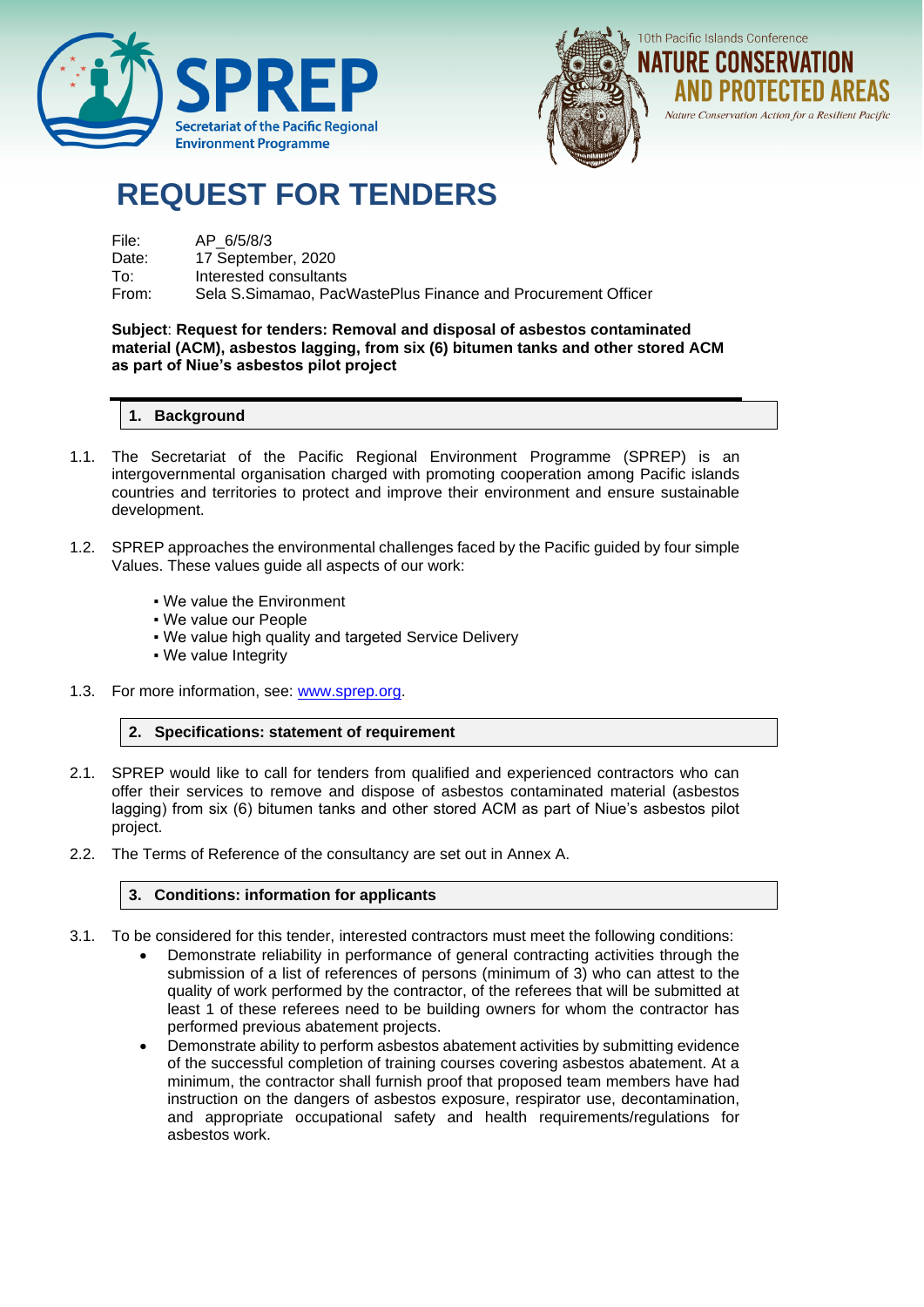



- Possess written standard operating procedures and employee protection plans which include specific reference to medical monitoring and respirator training programs
- Where applicable, provide copies of contractor certification programs for the performance of asbestos abatement projects.
- Provide a list of equipment available for asbestos work (may include negative air machines, type "C" supplied air systems, scaffolding, decontamination facilities, disposable clothing etc)
- Provide a summary of legal actions that the Contractor has been subject to (including contractual penalties for breach or non-compliance with contract specifications, citations levied against the contractor for violations related to asbestos abatement, description detailing all legal proceedings, lawsuits or claims etc)
- Complete the **tender application form** (note you are required to complete all areas in full as requested, particularly the statements to demonstrate you meet the selection criteria. **DO NOT** refer us to your CV or Technical proposal. Failure to do so will result in the application **NOT** being considered)

## **4. Submission guidelines**

- 4.1. Tender documentation should demonstrate that the interested contractor satisfies the conditions stated above and is capable of meeting the specifications and timeframes. Documentation must also include supporting examples to address the evaluation criteria. Describe any additional minimum content and format requirements.
- 4.2. Tender documentation should outline the interested contractor's complete proposal: methods, personnel (and their skill sets/curricula vitae), timeframes and costs.
- 4.3 Tenderers/Bidders must insist on an acknowledgement of receipt of tenders/proposals/bids.

#### **5. Tender Clarification**

5.1. Any clarification questions from applicants must be submitted by email to Sela Simamao on [selas@sprep.org](mailto:selas@sprep.org) before 07 October 2020. A summary of all questions received with an associated response will be posted on the SPREP website [www.sprep.org/tender](http://www.sprep.org/tender) by 09 October 2020.

#### **6. Evaluation criteria**

- 6.1. SPREP will select a preferred supplier on the basis of SPREP's evaluation of the extent to which the documentation demonstrates that the tenderer offers the best value for money, and that the tenderer satisfies the following criteria:
	- **a) Experience – 80%**
	- Curriculum Vitae of all project staff and their role on this project, (5%)
	- Expertise in asbestos and ACM handling, transport, abatement and disposal (50%)
	- Expertise in managing and controlling asbestos and ACM exposure to workers and the public within the workplace (25%)
	- **b) Proposed project methodology – 10%**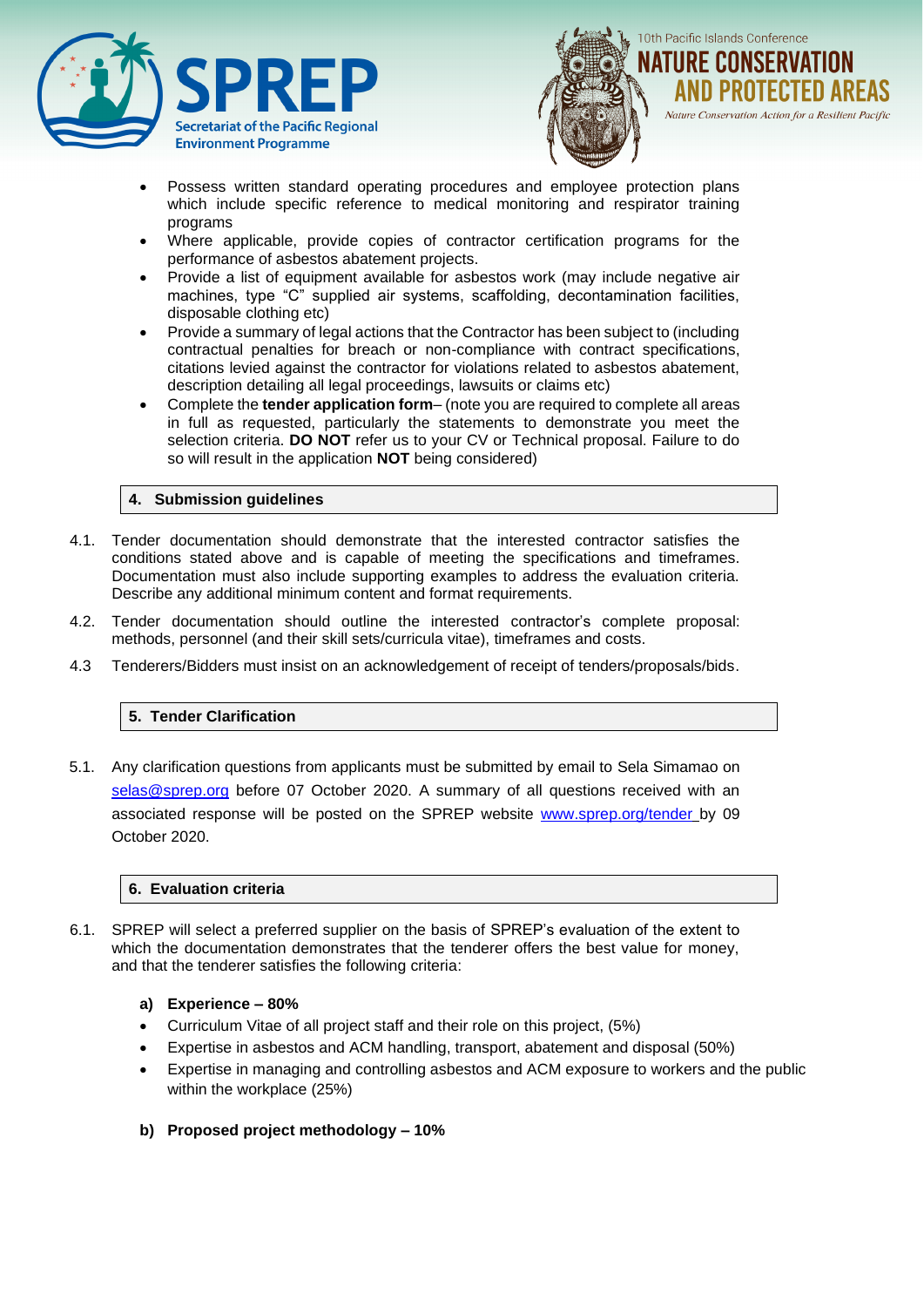



*Detailing activities to be conducted over the term of the engagement, including detail on which team members will undertake each activity and detail on how the team will execute these tasks on Niue during the current global pandemic.* 

#### **c) Demonstration of value for money – 10%**

#### **7. Deadline**

- 7.1. **The due date for submission of the tender is: 16 October 2020, midnight (Apia, Samoa local time).**
- 7.2. Late submissions will be returned unopened to the sender.
- 7.3 Please send all tenders clearly marked 'TENDER: Removal and disposal of asbestos contaminated material (ACM), asbestos lagging from six (6) bitumen tanks and other stored ACM as part of Niue's asbestos pilot project to one of the following methods:

Mail: SPREP Attention: Procurement Officer PO Box 240 Apia, SAMOA Email: [tenders@sprep.org](mailto:tenders@sprep.org) (MOST PREFERRED OPTION) Fax: 685 20231 Person: Submit by hand in the tenders box at SPREP reception, Vailima, Samoa.

SPREP reserves the right to reject any or all tenders and the lowest or any tender will not necessarily be accepted.

**For any complaints regarding the Secretariat's tenders please refer to the Complaints section on the SPREP website**  <http://www.sprep.org/accountability/complaints>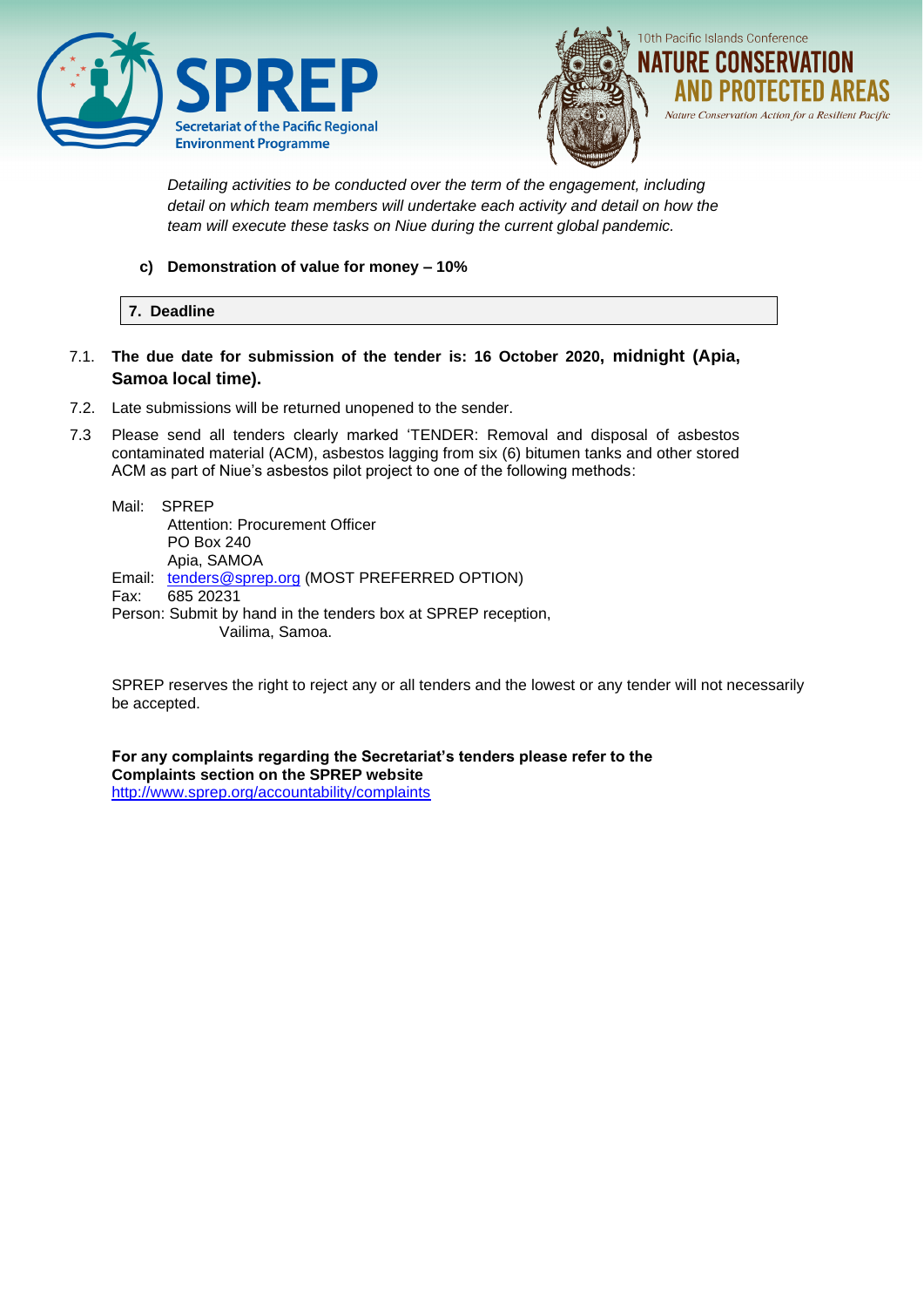



# **TERMS OF REFERENCE Niue Asbestos Pilot Project [removal and disposal of ACM – asbestos lagging - from six (6) bitumen tanks and other stored ACM]**

# **1. BACKGROUND**

The Secretariat of the Pacific Regional Environment Programme (SPREP) is working with the European Union's Delegation to the Pacific, and 14 Pacific Island Countries and Timor-Leste to undertake the PacWastePlus Programme (PWP) which seeks to improve and enhance waste management activities and the capacity of governments, industry and communities to manage waste to reduce the impact on human health and the environment.

PacWastePlus seeks to generate improved economic, social, health and environmental benefits for Pacific Island Countries arising from stronger regional economic integration and the sustainable management of natural resources and the environment. The programme activities will be designed to assist Countries to ensure the safe and sustainable management of waste with due regard for the conservation of biodiversity, reduction of marine litter, health and well-being of Pacific island communities, and climate change mitigation and adaptation requirements.

A key result area of PacWastePlus is to continue to implement the asbestos removal activities under the Pilot Project in Niue.

# **2. EXPECTED OUTCOMES**

The PacWastePlus Programme seeks to deliver the following:

- ACM abatement through the removal and disposal of ACM asbestos lagging from six (6) bitumen tanks located at the Old Quarry Pit (Kaimiti) and at the Huihui Temporary Recycling Center (see attached photo album)
- Packaging, shipment, and disposal of ACM stored in bags located at the Huihui Temporary Recycling Center and at the Niue warehouse facility.

#### **3. SCOPE OF WORK**

The PacWastePlus programme is seeking to engage a suitably qualified contractor to undertake ACM removal, transport, and off site disposal from various locations on the island of Niue.

The contractor shall have experience in ACM abatement, including knowledge of best practice asbestos management and disposal protocols and techniques, associated international ACM waste materials management legislation for disposal, and of international waste and hazardous materials legislation including the Basel and Waigani Conventions.

Work undertaken must be compliant with appropriate international standards for work health and safety of ACM abatement activities, to include the use of proper PPE and worker training and medical monitoring. The Contractor must meet the requirements of the SPREP/WHO document, *An Asbestos-Free Pacific: A Regional Strategy and Action Plan, Appendices 1: PPE Guidelines for Asbestos*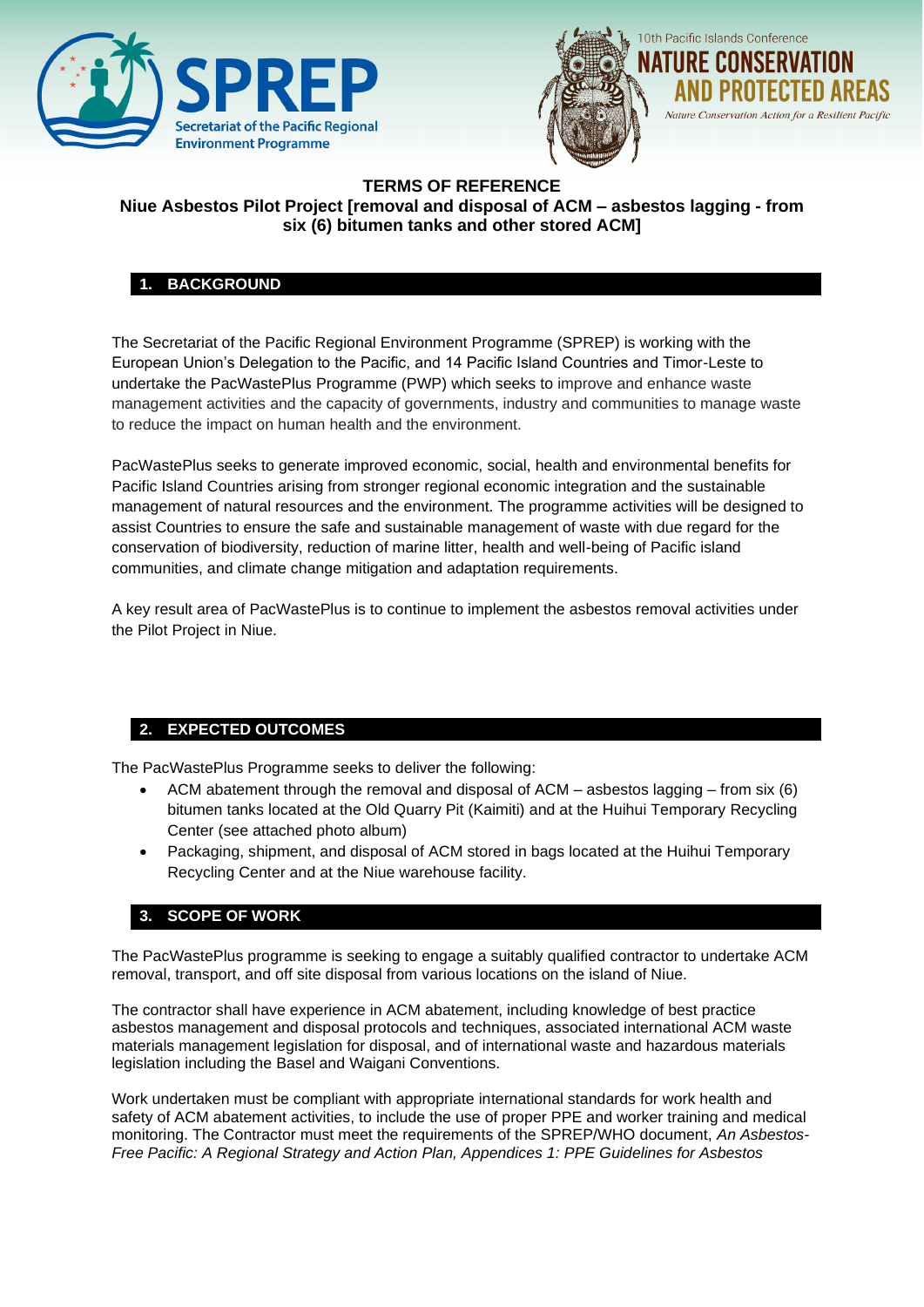



*Handling and 2: Asbestos Handling Guidelines, adopted at the 22nd SPREP Meeting (Samoa) on 14th September 2011* .

## **3.1 Mode of Delivery**

## **3.1.1 – RESPONSIBILITIES**

The contractor shall:

- 1. Liaise directly (in-country) with staff from the Niue Waste management/environment departments and government branches, to undertake this work. Be responsible for engagement of all necessary Niue stakeholders and ensure all appropriate permits and other requirements are met to enable works to be lawfully undertaken.
- 2. Submit an implementation Plan and ACM Removal Control Plan (the Plan) for approval by SPREP.
- 3. Identify a suitable facility, named in the ACM Removal Control Plan, for disposal of the ACM prior to any removal work.
- 4. Removal of ACM from the six (6) bitumen tanks at two separate locations: Old Quarry Pit (Kaimiti) and the Huihui Temporary Recycling Centre, in accordance with best practices presented in this tender document and in accordance with national/local requirements. See attached photo album, Asbestos Insulated Tanks.
- 5. Marking and re-packaging (if necessary) ACM located at the Niue Government Warehouse {approximately fifteen (15) 1.5m<sup>3</sup> HAZIBAGS} and Huihui Temporary Recycling Center {three (3) 1.5m<sup>3</sup> HAZIBAGS} for transport and disposal. See attached photo album, ACM Bags of Waste.
- 6. Arrange for the shipment and disposal of ACM described in Paragraphs 4 & 5 above, to an appropriately authorized landfill and execute those arrangements in compliance with control procedures under international conventions and national legislation for the shipment of asbestos waste.
- 7. Provide all necessary equipment, monitoring, supervision, and testing to ensure works are conducted safely, lawfully and in accordance with international best practice and National/local requirements.

#### **3.1.2 – REQUIRED TASKS**

The required tasks and deliverables are outlined as follows:

#### **Task 1 – Submission of an Implementation Plan**

The Contractor shall create and submit to SPREP an Implementation Plan that shall contain at a minimum a:

- general description of the methods which the Contractor shall adopt to execute this contract;
- proposed time schedule and sequence of events that the Contractor shall use to meet the contract including preparation stages, site works, and disposal;
- contingency planning for travel in the Pacific, allowing for weather events and natural disasters.

#### **Deliverable: Implementation Plan**

#### **Task 2 – Creation of, and Compliance with, an ACM Removal Control Plan**

The Contractor shall prepare and follow an ACM Removal Control Plan (the Plan) that identifies the specific control measures that shall be used to ensure workers and other persons are not at risk when ACM removal work is being conducted. The plan shall focus on the specific control measures necessary to minimize any risk from exposure to ACM. Among other procedures the Plan shall include: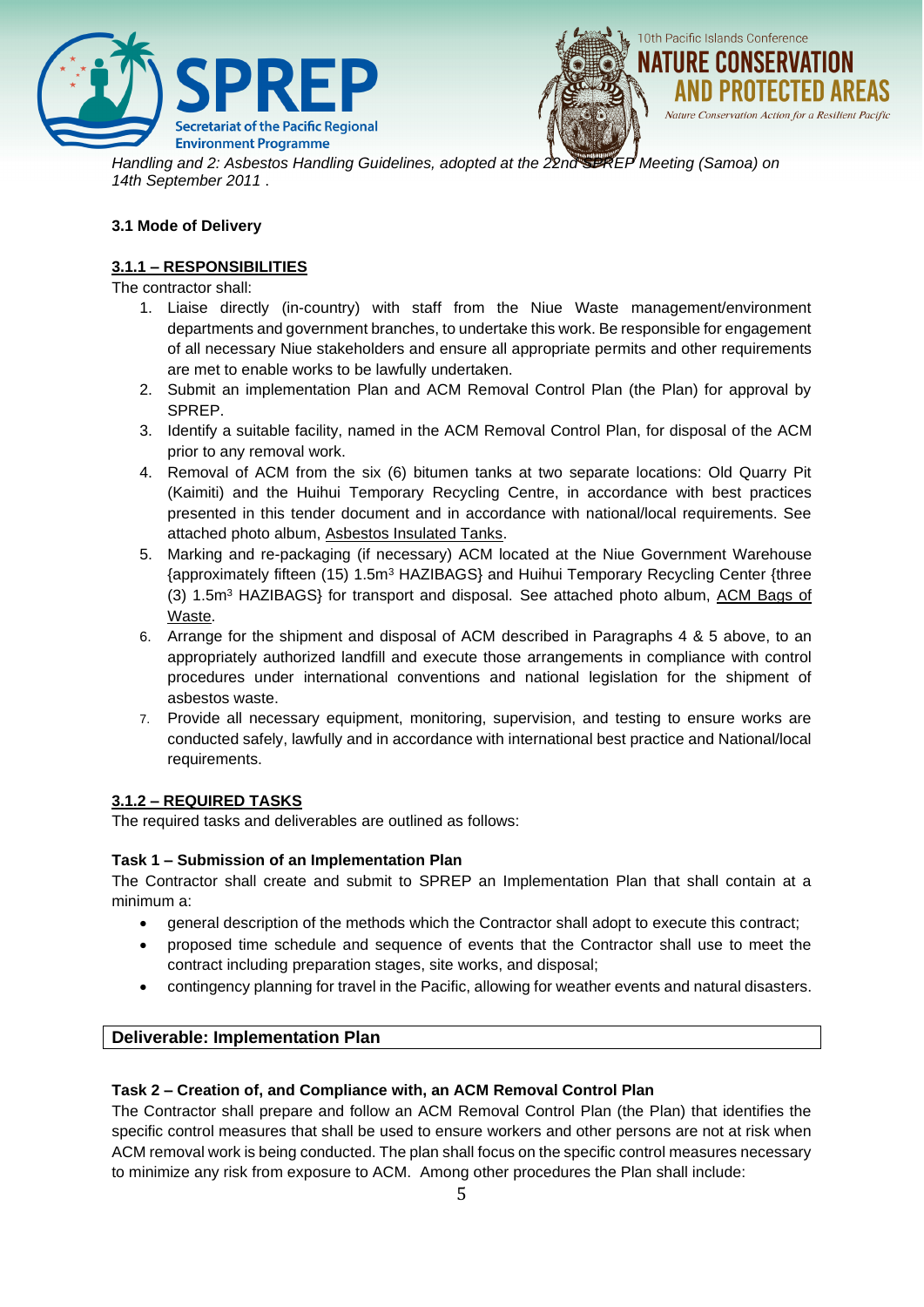



- (i) Precautions for a safe working environment and to protect against exposure to ACM at the sites:
- Fencing of workplace with Asbestos Barrier Tape
- Marking of workplaces with appropriate advisory-warning-prohibitive signs.
- (ii) Requirements leading to a reduction of occupational risk:
- Provision of necessary PPE to workforce
- Practical training and presentation on wearing of PPE before commencement of work
- Dedicated areas shall be established at each site for the packaging works and for the temporary storage of ACM on site.
- Environmental ACM contamination protective measures, e.g., polyethylene sheets on the ground of the perimeter of the workspace, to avoid contamination.
- Provisions for necessary heavy equipment to be able to access the sites
- Areas designated for loading and uploading of ACM.
- (iii) The ACM removal plan
- Methods for removing the ACM (wet or dry methods);
- ACM removal equipment (spray equipment, asbestos vacuum cleaners, cutting tools, etc);
- Details of any required enclosures, including details on their size, shape, structure, etc, smoke testing enclosures and the location of negative pressure exhaust units if needed;
- Details of temporary buildings required for ACM removal (e.g. decontamination units), including details on water, lighting and power requirements, negative air pressure exhaust units and their locations if needed;
- Consideration of other non-asbestos related safety issues, e.g., site access, safe working protocols;
- ACM removal boundaries, including the type and extent of isolation required and the location of any signs and barriers;
- Personal protective equipment (PPE) to be used, including respiratory protective equipment (RPE);
- Other control measures to be used to contain asbestos within the asbestos work area, e.g., dust suppression measures for asbestos-contaminated soil.
- Details of air monitoring program, if needed.
- (iv) Decontamination Plan
- Detailed procedures for the workplace decontamination to include the decontamination of tools and equipment,
- Personal decontamination of non-disposable PPE and RPE,
- Decontamination of any large ACM removal and/or tank handling equipment, e.g., excavator, backhoe, bobcat, etc.

# **Deliverable: ACM Removal Control Plan.**

**Task 3 – Removal of all ACM lagging from the six (6) tanks, see attached photo album: Asbestos Insulated Tanks.**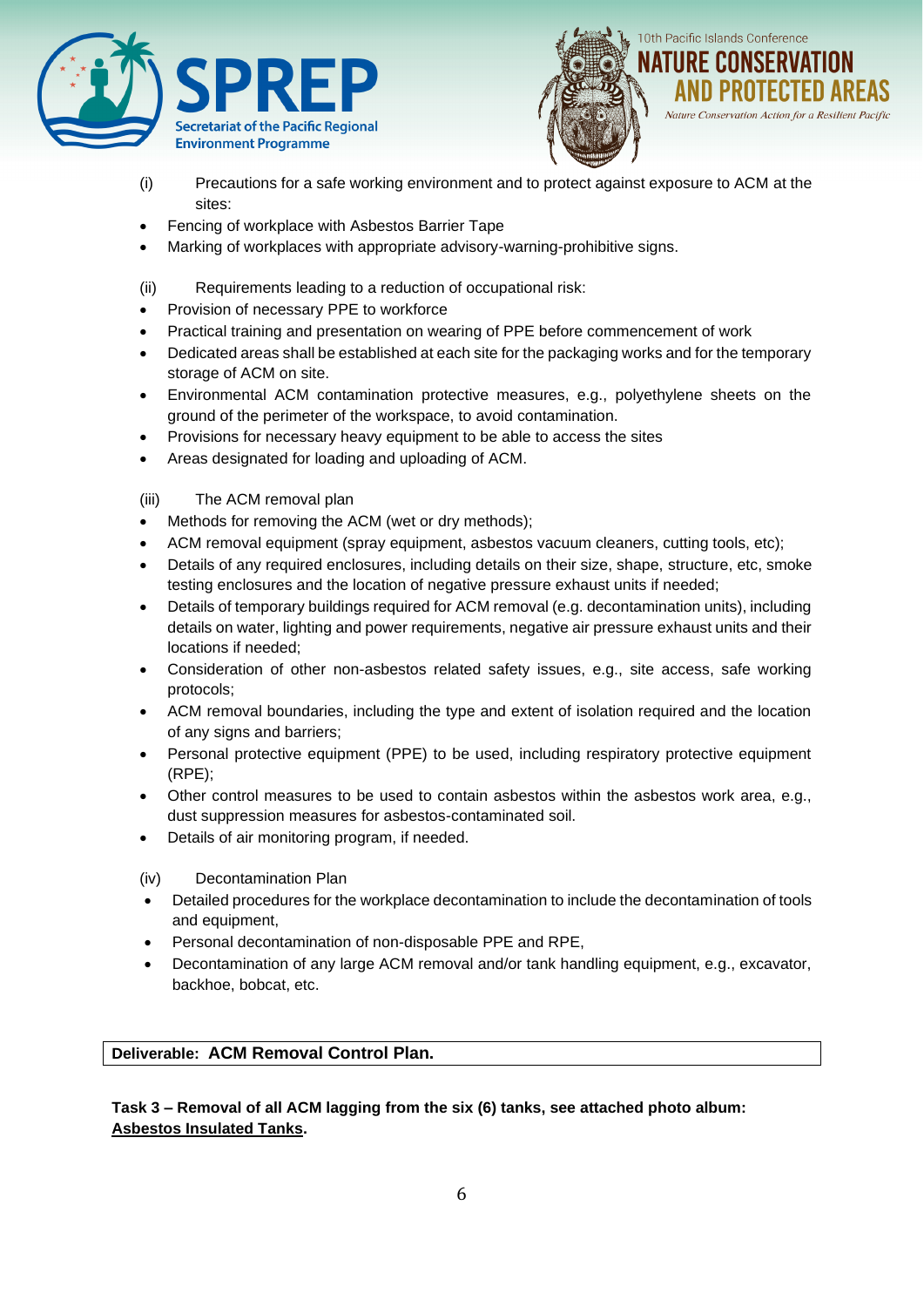



Preparation of the sites for ACM removal, Old Quarry Pit (Kaimiti) and the Huihui Temporary Recycling Center, in accordance with the best practice.

- Clearing and grubbing to access tanks
- Fencing of workplace with Asbestos Barrier Tape
- Marking of workplaces with appropriate advisory-warning-prohibitive signs
- Provision for equipment access.
- Dedicated areas established at each site for the packaging works, loading and uploading of ACM and for the temporary storage of asbestos waste on site as needed.

Stripping of ACM lagging from the six (6) tanks at the two locations

- Consistent with the Plan strip the ACM from the tanks.
- Collect any ACM that can be decerned visually on the ground that may have come from the tanks.
- All ACM shall be wetted as necessary during the operations and consistent with the Plan.
- All stripping and dismantling operations shall be performed in accordance with Plan and best international practice.
- During the work, all equipment and the entire work area shall be kept clean and equipment shall be thoroughly cleaned prior to removal from the site.
- Proper care must be exercised to ensure no contamination occurs in surrounding areas from these removal activities.

Proper marking, containment/packaging of ACM for transport/disposal

- All ACM shall be placed in polyethylene bags or other approved airtight containers of at least 0 .15 mm (6mil) thickness.
- ACM that could puncture an airtight bag must be double-bagged and then placed in an approved puncture-proof container.
- Printed asbestos warning labels must appear on the outer surface of the container.
- Any friable asbestos should be adequately wetted/dampened using a low pressure, fine water spray to prevent blowing of asbestos fibers.
- Containers of ACM must be closed, without holes, rips or tears, and have no visible emissions emanating from them.
- The containers must only contain ACM and cannot be mixed with other demolition material.
- Drop sheets and barriers that are to be discarded are to be wetted or HEPA vacuumed and folded in on themselves and treated as ACM.
- Waste materials, including discarded polyethylene sheeting, sealing tape, cleaning materials, protective clothing, vacuum bags, and other contaminated materials, are treated as any other ACM for disposal purposes.

Off-site transport and temporary storage to await final disposal.

- The ACM shall be transported to a temporary storage location as approved by Niue's Department of the Environment personnel.
- A secondary containment storage shipping container in which the primary contained ACM is enclosed is required.
- Secondary ACM containment vessels (such as roll off bins or sea containers for intermodal transport) must be clearly marked to indicate the presence of asbestos waste.
- The maximum container size acceptable for a single load of commercial asbestos is 30 cubic meters (40 cubic yards).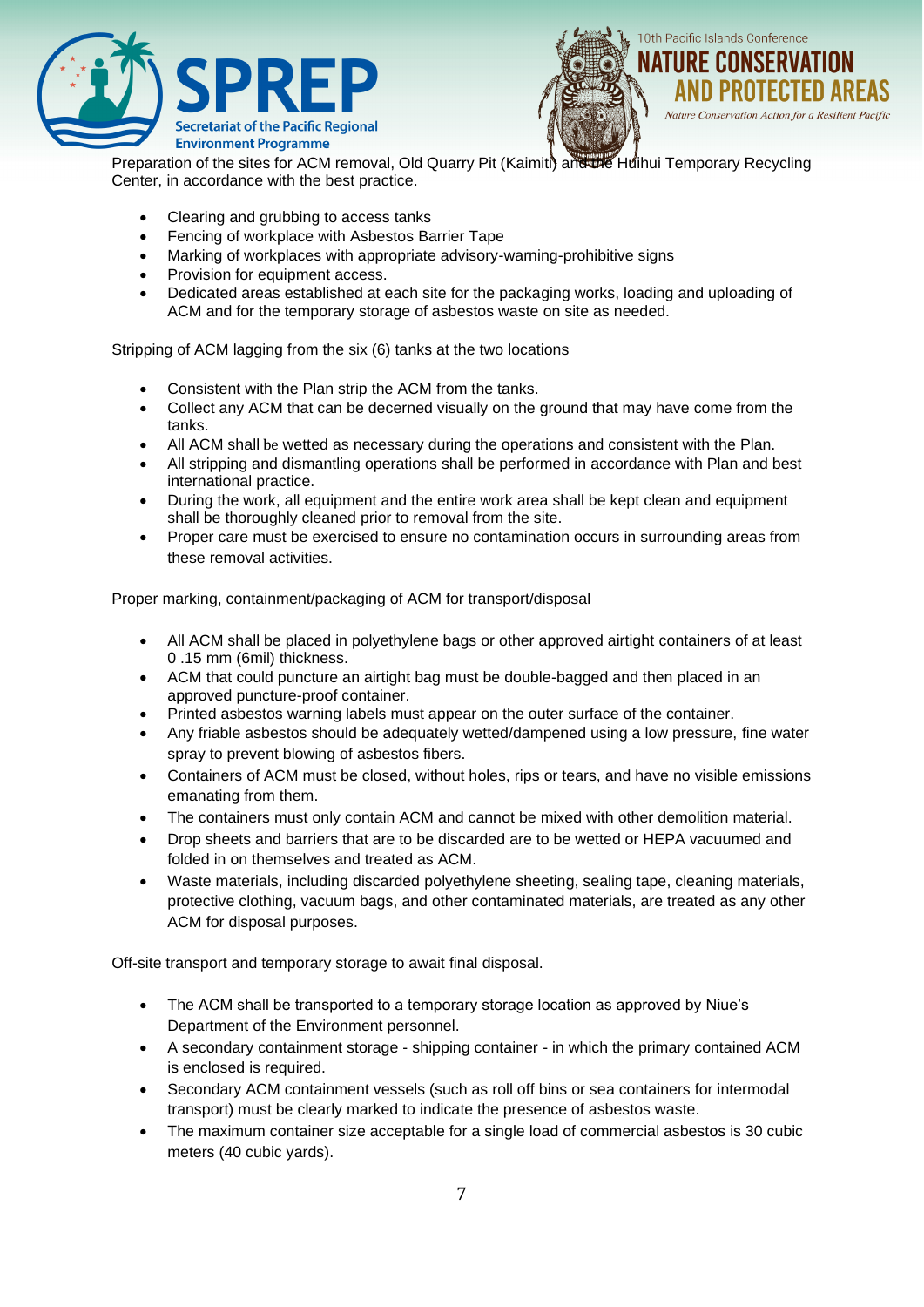



Final site clearance shall be carried out at the two locations: Old Quarry Pit (Kaimiti) and the Huihui Temporary Recycling Center and shall include a:

- Preliminary check of site condition and job completeness; and
- Thorough visual inspection inside the work area by the Contractor and personnel designated by the Niue Department of Environment to ensure no ACM remains.

**Deliverable: The safe and legal removal of all ACM from the six (6) tanks and visible ACM debris from surrounding soils.**

#### **Task 4 – Off-site Disposal of ACM Tank Lagging and Stored ACM located at the Niue Government Warehouse and Huihui Temporary Recycling Center, see attached photo album: ACM Bags of Waste.**

Marking and repackage of ACM located at the Niue Government Warehouse and Huihui Temporary Recycling Center for transport and disposal as needed. Because of weathering and the age of the HAZIBAGs, additionally packaging and containment may be necessary for proper shipment and disposal

ACM shall be exported abroad and disposed of by landfill.

For international disposal of ACM to occur the following processes shall be followed:

- Materials must be packaged in accordance with international standards and national standards for the transboundary movement of hazardous waste;
- Requirements of the Waigani and Basel Convention (depending on the transit and final destination);
- International Maritime Organization (IMO) requirements for shipping dangerous goods;
- Shipping details including the bill of lading and required consents must be provided prior to shipment occurring; and
- Final verification of the lawful disposal shall be provided (including dated photographs).

**Deliverable: Properly marked, repackaged [if needed] and off-site disposal by landfill of ACM tank lagging previously removed and of remaining ACM from the Niue Government Warehouse and Huihui Temporary Recycling Center.**

#### **Task 5 – Visual Inspection of soils to confirm removal of all ACM at these locations**

ACM contaminated soil is comprised of non-attached pieces of asbestos products and other material containing asbestos uncovered in soil during other work activities. Contamination of soils can occur because of weathering over time or when ACM are poorly handled or damaged during removal and can be detected during ACM abatement activities.

The Contractor, with the approval and oversight of Niue Department of Environment duly designated personnel, shall ensure that all visible asbestos has been removed from the two tank ACM lagging removal sites, Old Quarry Pit (Kaimiti) and the Huihui Temporary Recycling Center.

The Niue, Department of Environment will provide certification that all visible ACM debris and ACM contaminated soils have been recovered and properly handled consistent with their standards.

All ACM contaminated soil removed must be disposed of as asbestos waste.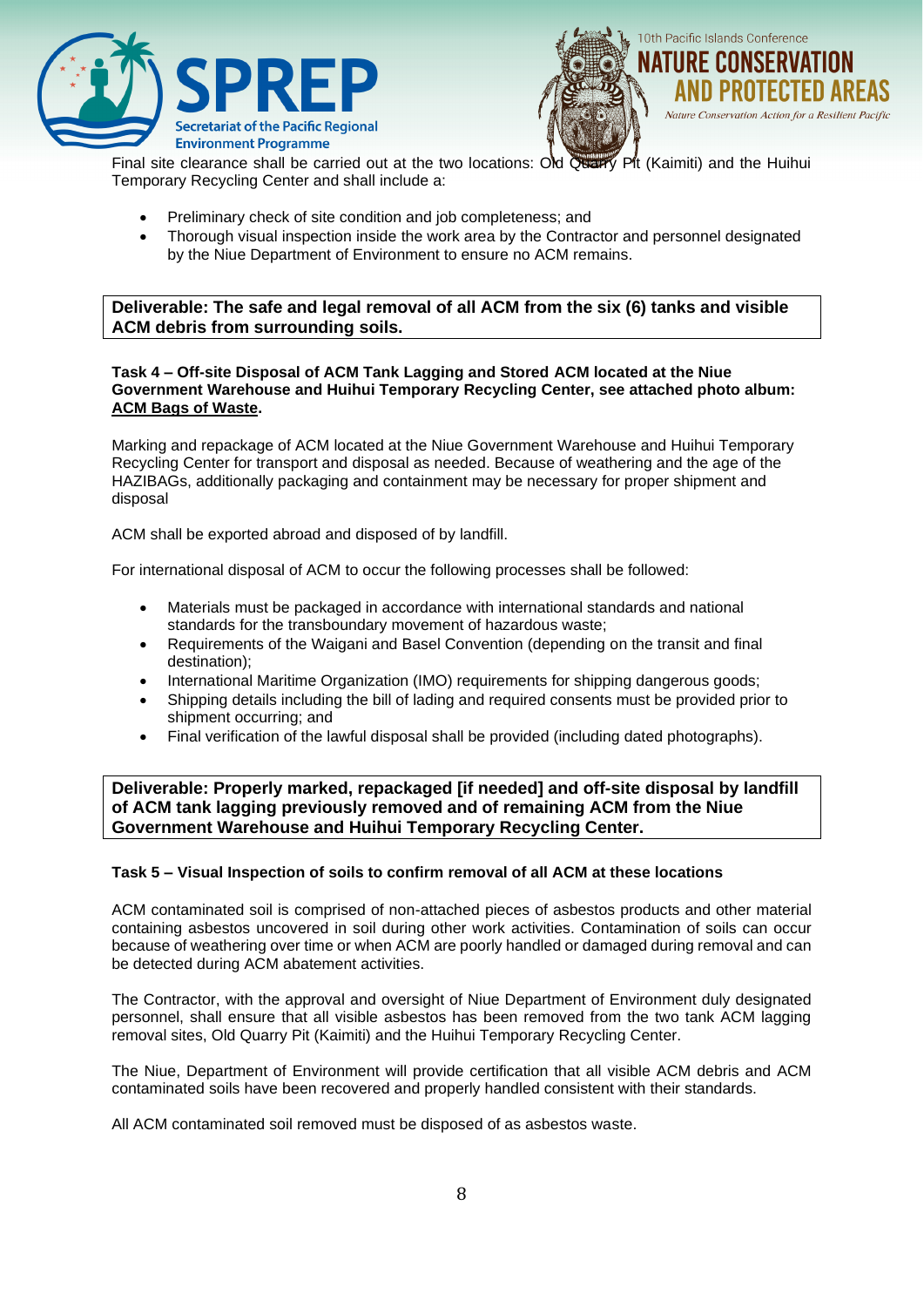



**Deliverable: Documentation/certification from this work provided in the final report.** 

#### **Task 6 – Provide a final report to SPREP documenting all ACM abatement activities including removal and offsite disposal.**

Final Report shall include:

- Confirmation that works have been completed at all locations;
- Documentation of practices, equipment and processes that were used, and that all works were conducted in accordance with international best practice;
- Verification that ACM removed in this action have been lawfully disposed of in accordance with international best practice and national requirements;
- Photographic log showing work undertaken;
- Confirmation of site closure and legal handover process to the relevant authorities; and
- Certification, by appropriate Niue regulators as designated by the Niue Department of the Environment, of ACM waste disposal and proper ACM handling.

### **Deliverable: A final report to SPREP documenting all ACM abatement activities including removal and offsite disposal.**

## **3.1.3 - PROGRESS MEETINGS**

| <b>Meeting Type</b>      | <b>Representatives Required</b> | <b>Frequency</b> | <b>Teleconference / Site</b> |
|--------------------------|---------------------------------|------------------|------------------------------|
| Initial project kick-off | <b>Supplier Representative</b>  | Once             | SKYPE or other               |
| conference               | and SPREP Representative        |                  | application                  |
| <b>Progress Meetings</b> | <b>Supplier Representative</b>  | Fortnightly      | SKYPE or other               |
| each fortnight           | and SPREP Representative        |                  | application                  |

The contractor is required to participate in the following meetings as follows:

#### **3.1.4 - REPORTING**

During the term of this Agreement the Contractor shall provide SPREP with the documents as set out in the table below in Table 1:

*Table 2: Project Reports*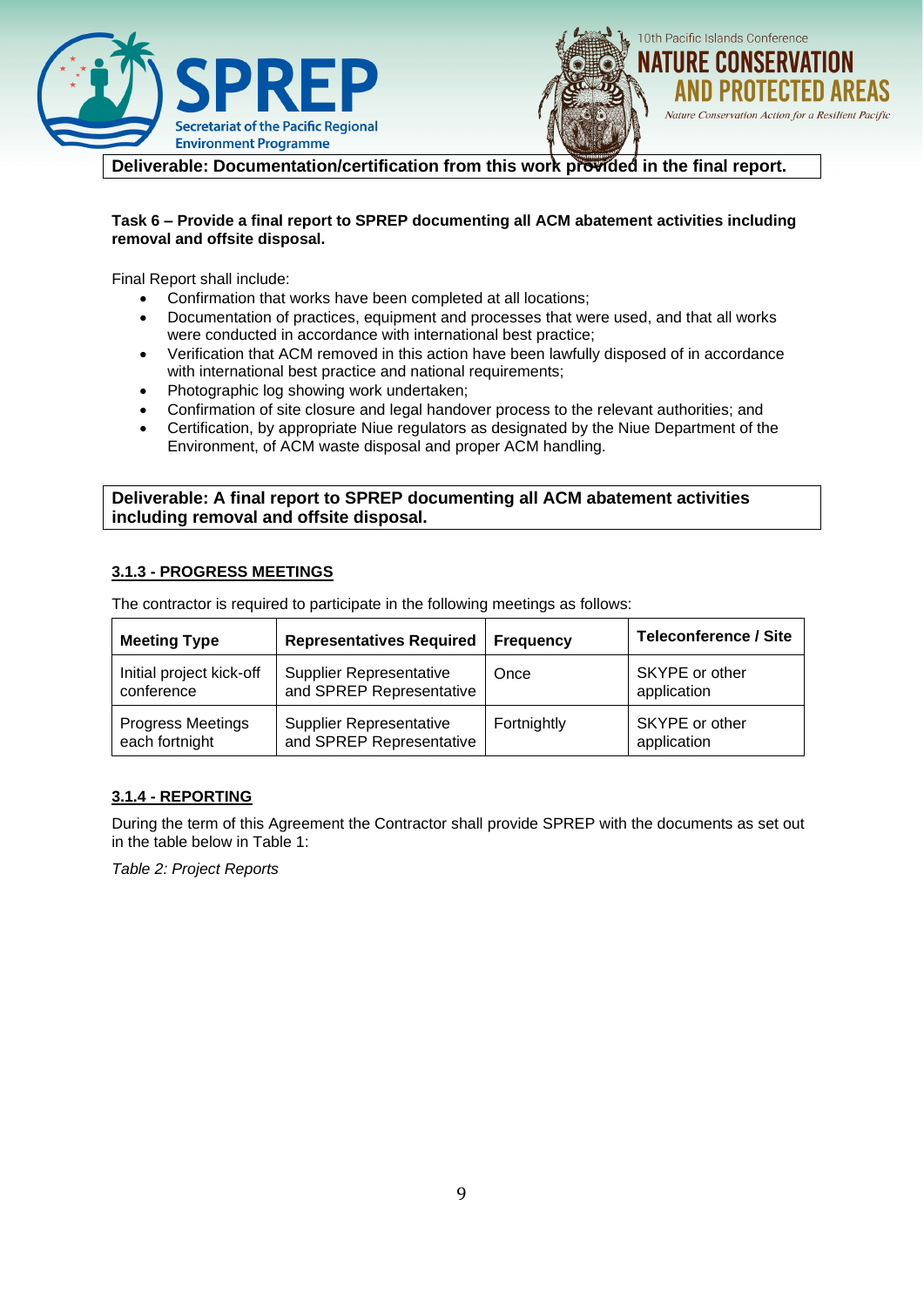



10th Pacific Islands Conference **NATURE CONSERVATION CTED AREAS** Al

Nature Conservation Action for a Resilient Pacific

| <b>Report type and content</b>                                     | <b>Description</b>                                                                                                                                                                                                                                                                                                                                                                                 | <b>Due Date</b>                                                        |
|--------------------------------------------------------------------|----------------------------------------------------------------------------------------------------------------------------------------------------------------------------------------------------------------------------------------------------------------------------------------------------------------------------------------------------------------------------------------------------|------------------------------------------------------------------------|
| Implementation Plan                                                | Includes a general description of the methods<br>which the Contractor proposes to adopt for<br>executing the contract proposed time schedule<br>and sequence of events that the Contractor will<br>use to meet the contract including preparation<br>stages, site works, and disposal, and<br>contingency plan for travel in the Pacific,<br>allowing for weather events and natural<br>disasters. | Fifteen business days<br>after Contract signing                        |
| <b>ACM Removal Control Plan</b>                                    | An ACM removal control plan shall identify the<br>specific control measures that shall be used to<br>ensure workers and other persons are not at risk<br>when asbestos removal work is being<br>conducted. The plan is focused on the specific<br>control measures necessary to minimise any risk<br>from exposure to asbestos.<br>The structure of the asbestos removal control                   | Thirty business days<br>after approval of<br>Implementation plan       |
|                                                                    | plan may be generic but shall address the<br>specific situation and requirements for this<br>project.                                                                                                                                                                                                                                                                                              |                                                                        |
| Final report to SPREP documenting<br>all ACM abatement activities. | The consultant will provide a final report to<br>SPREP documenting all ACM abatement<br>activities including removal and offsite disposal.<br>The submission and acceptance by SPREP of<br>this report represents completion of the project                                                                                                                                                        | No later than thirty<br>business days after<br>completion of all TASKS |

#### **3.2 Schedule of Work**

All activities are to be completed as soon as practicable, but no later than **31 May 2021**. Specific activity delivery dates are provided in Table 2.

*Table 2: Project Schedule*

| Due Date                                                              | <b>Activity</b>                                                                    |  |  |  |
|-----------------------------------------------------------------------|------------------------------------------------------------------------------------|--|--|--|
| Notification of Successful Consultant                                 |                                                                                    |  |  |  |
| Seven (7) business<br>days after Contract<br>signing                  | Commencement Meeting between Successful Consultant and PacWaste Plus<br>1.<br>Team |  |  |  |
| Fifteen (15) business<br>days after Contract<br>signing               | 2.<br>Submission of Implementation Plan                                            |  |  |  |
| Thirty (30) business<br>days after approval of<br>Implementation plan | 3. Submission of ACM Removal Control Plan                                          |  |  |  |